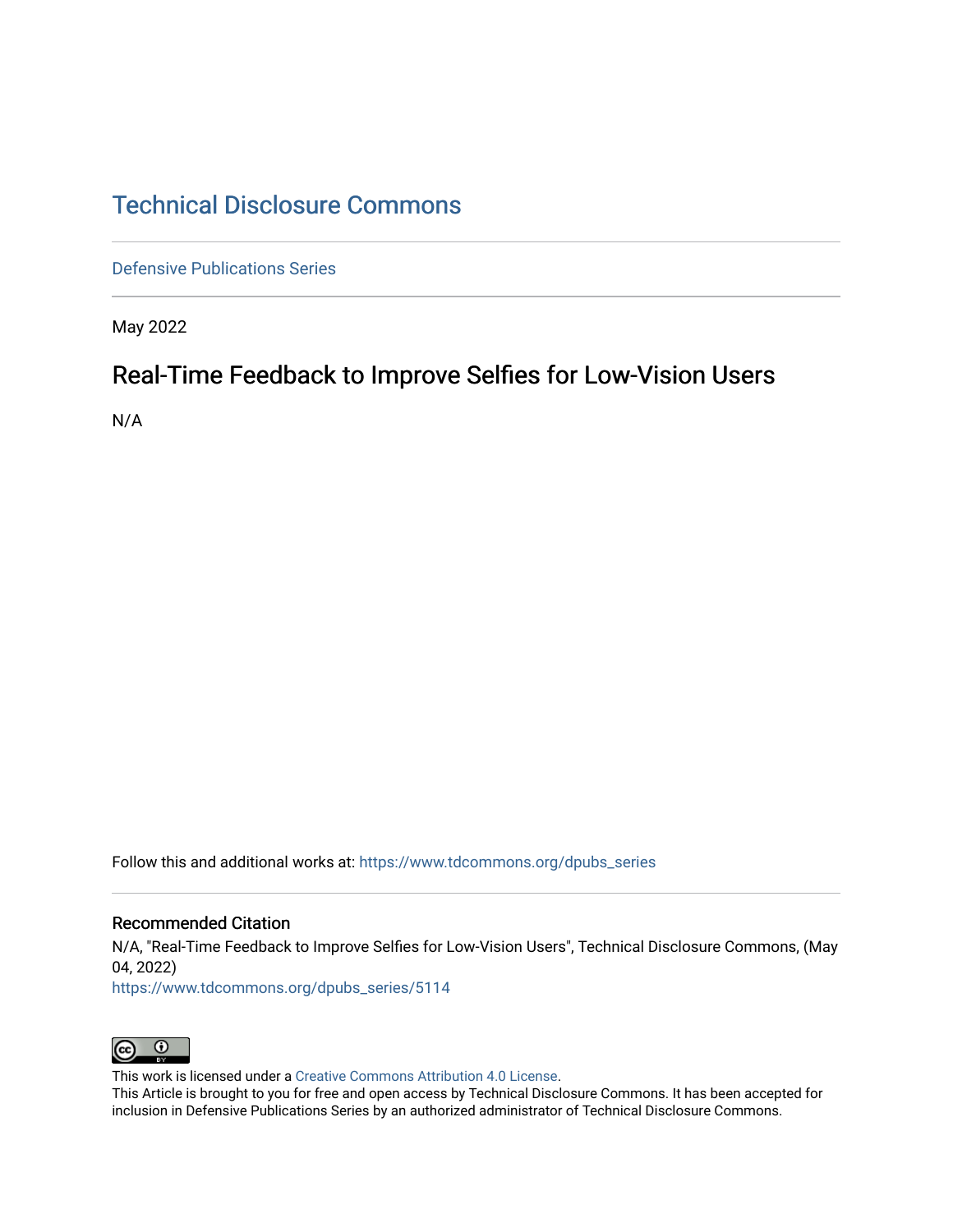## **Real-Time Feedback to Improve Selfies for Low-Vision Users**

#### **Abstract:**

This publication describes systems and techniques, implemented on computing devices, directed to improving self-portrait (i.e., selfie) images of a user captured on a front-facing camera using real-time feedback. The systems and techniques may track the user's face and provide haptic, audio, and/or visual feedback to guide the user to position the computing device so that the user becomes positioned in a center of frame of the camera. In an aspect, a user interface may display visual indicators that flash over a viewfinder image of a camera displayed on a computing device display. The visual indicators may increase in brightness near a user's face to guide a user to the center of the frame of the camera. In another aspect, the user interface may display a highcontrast outline of the user's face and/or torso on the display to provide feedback to the user of their position in the frame. In another aspect, the user may receive an audio detail description of what is in the viewfinder to confirm desired faces and objects are included. Through such systems and techniques, a user can take a high-quality self-portrait even when they have limited or no ability to see a display screen.

## **Keywords:**

 real-time feedback, facial tracking, front-facing camera, image sensor, self-portrait photographs, selfies, center of frame, auditory feedback, haptic feedback, visual/motion feedback, visual indicator flash, selfie optimization, audio detail description, high-contrast outline, low vision user, screen reader, assistive technology, accessible technology, audio assistance, latency, accessibility, voice-based accessibility service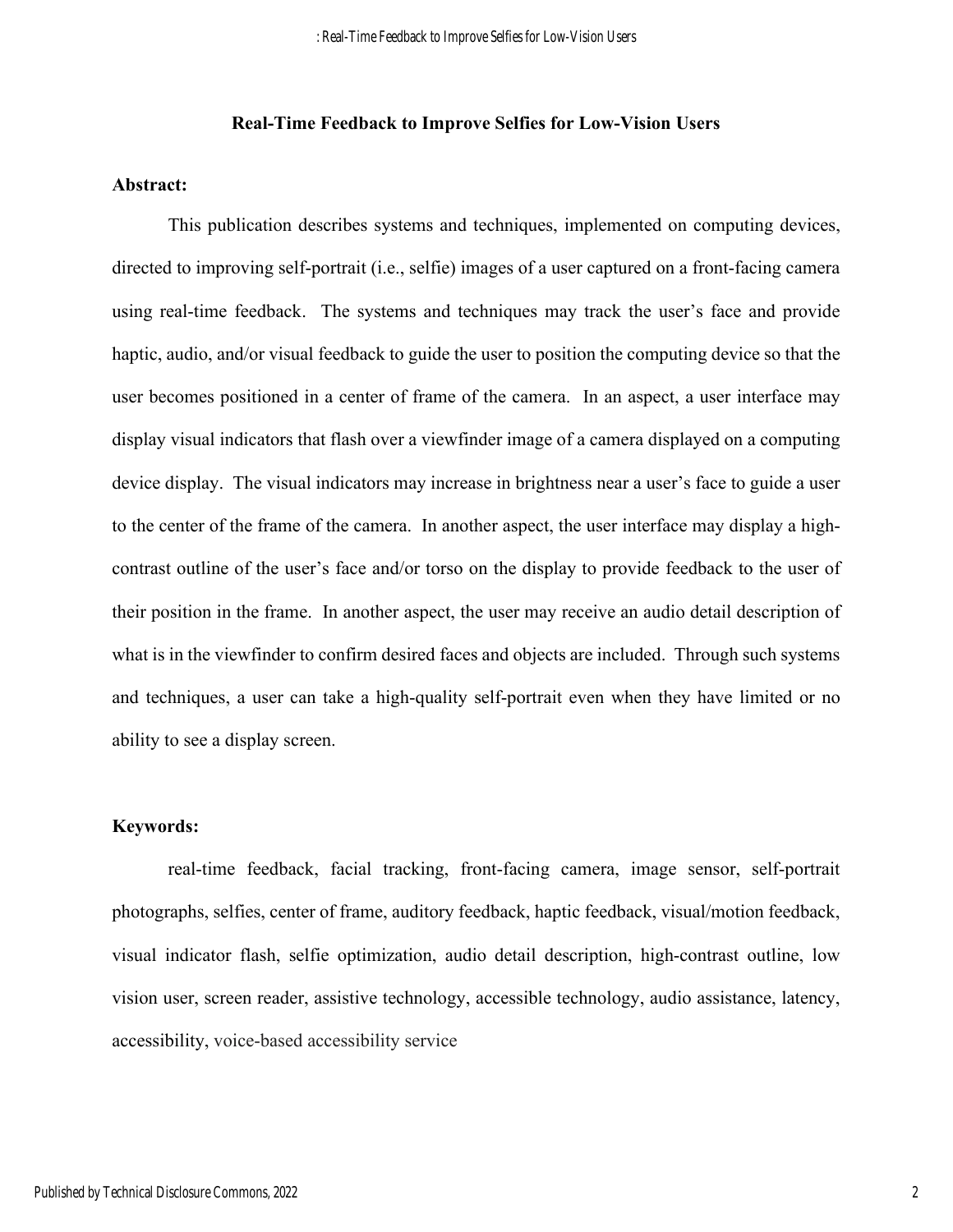## **Background:**

Front-facing cameras on computing devices allow a user of the computing device to capture self-portrait photographs (i.e., selfies). When the user takes a selfie, they may look at a display of the computing device to include themselves and any other desired objects in an image. However, the user must look away from the display to the camera lens and then press a shutter button to take the selfie. This may induce movement of the computing device and degrade the quality of what the user intended to capture in the selfie. Low-vision users who use a voice-based accessibility service (e.g., screen reader) currently receive limited audio assistance when taking a selfie, making it a guessing game for a good photo. The latency associated with the limited audio assistance makes it even less useful. Further, if it is difficult for the low-vision user to see the display screen, the quality of the selfie may be poor with undesirable framing and angles.

## **Description:**

This publication describes systems and techniques directed to improving selfie images of a user captured on a front-facing camera of a computing device using real-time feedback. The systems and techniques may track the user's face and provide haptic, audio, and visual feedback to guide the user to position the computing device so that the user becomes positioned in a center of frame of the camera. By so doing, the techniques described herein may enable the user to capture an attractive selfie without relying on the user to preview the selfie on a display of the computing device. Figure 1 illustrates an example computing device in which the described systems and techniques can be implemented.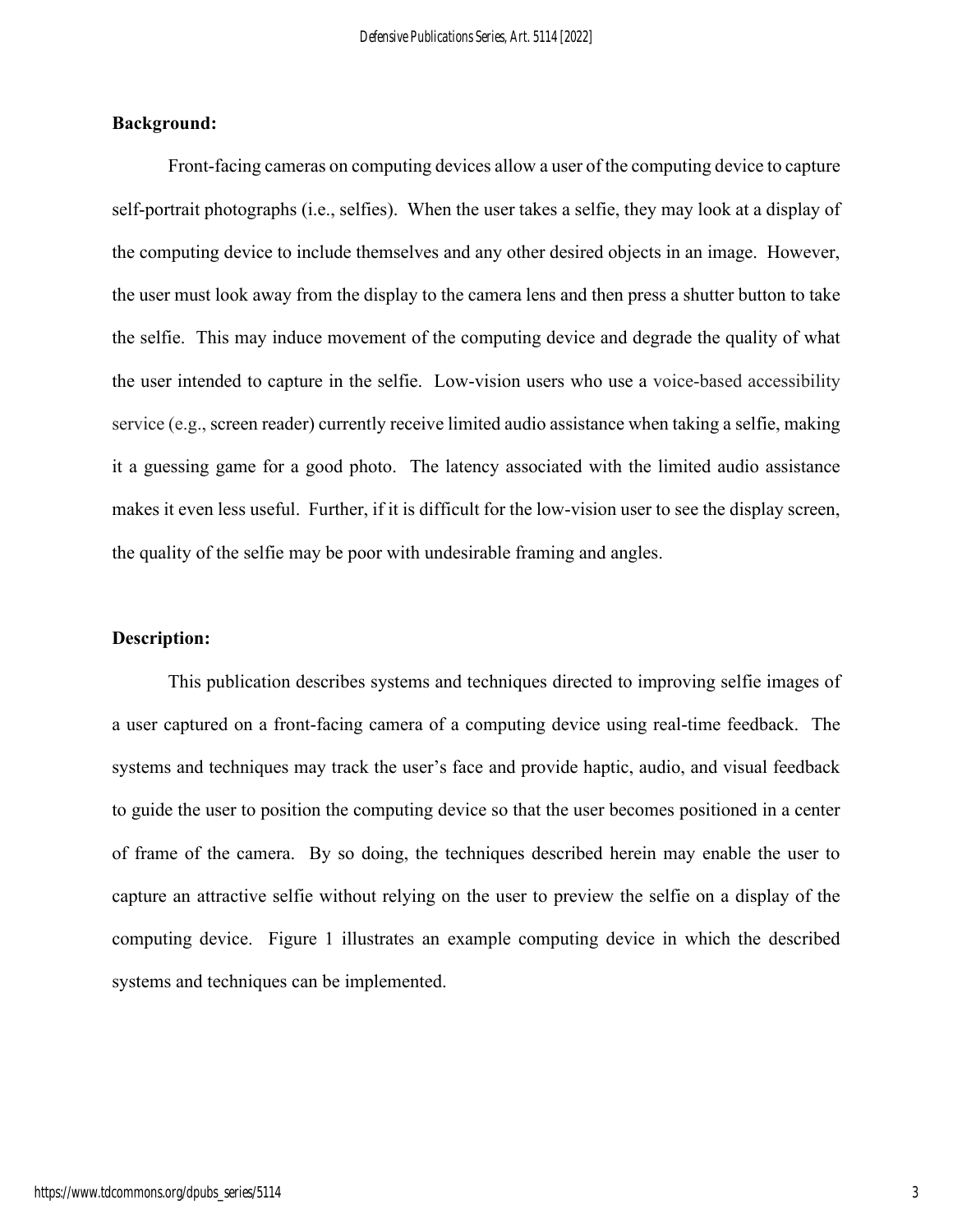



As illustrated in Figure 1, the computing device is a smartphone. In some implementations, the computing device can be a variety of other electronic devices (e.g., smartphones, tablets, cameras, tablet computers, computers, smart watches, and so forth). The computing device may include a processor, an input/output device (e.g., a display, a speaker, a haptic mechanism (e.g., DC motor that creates vibrations), and a camera module. The camera module may include a lens and an image sensor. The computing device may also include a computer-readable media (CRM) that stores device data (e.g., user data, multimedia data, applications, an operating system). The device data may include instructions of an image capture application that, responsive to execution by the processor, cause the processor to perform operations described in this publication to utilize the image sensor, image processing capabilities, and feedback capabilities of the computing device for real-time selfie optimization of the front-facing camera. The image capture application may include a detection controller, a haptics controller, a camera sound player, and a viewfinder overlay.

For example, assume that a user initiates a front-facing camera of a smartphone (computing device) to take a selfie. The image capture application is initiated, and the detection controller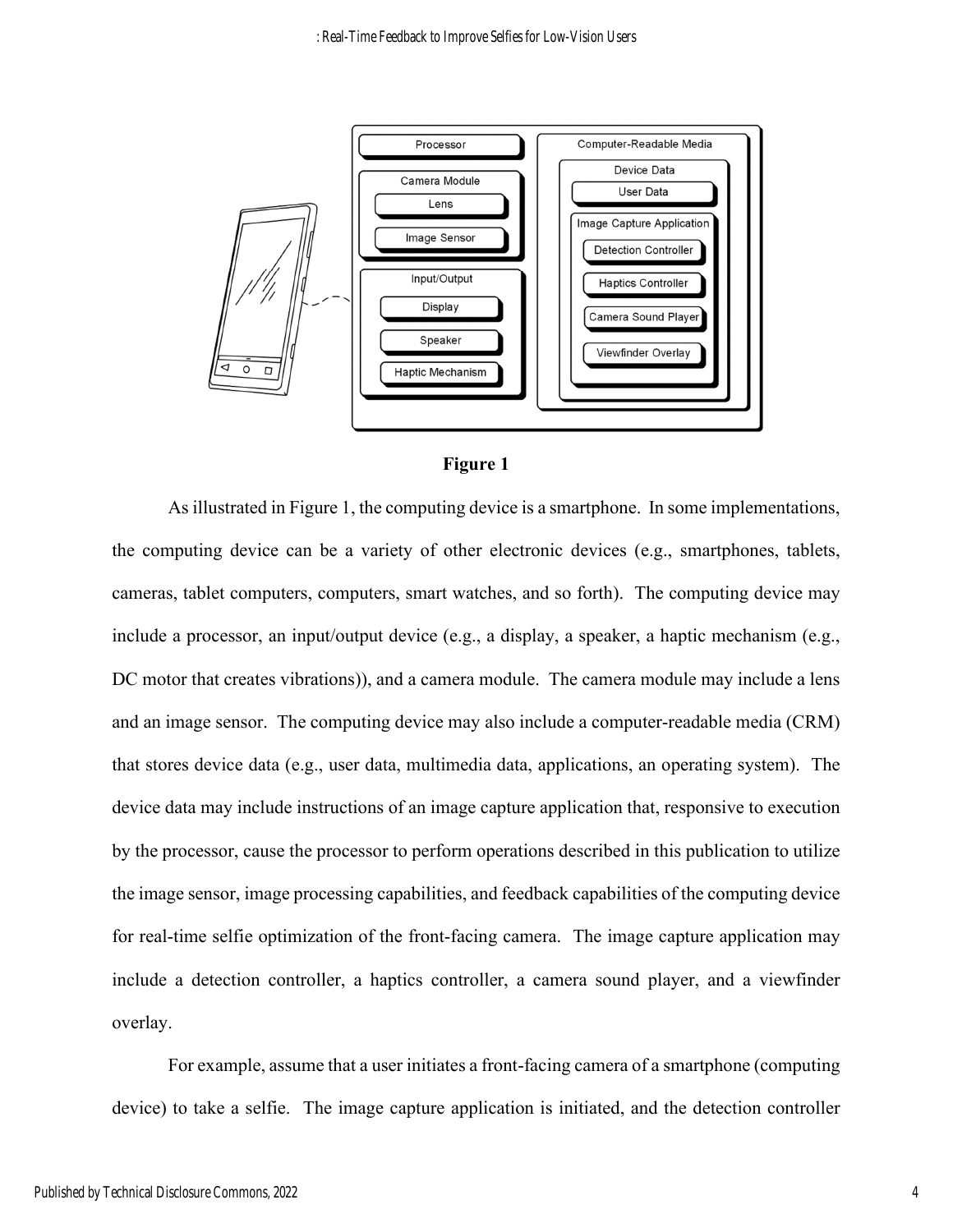may detect a face or a portion of a face in the viewing area of the front-facing camera. The detection controller may calculate a distance from the face to the center of the camera frame and provide it to the haptics controller.

The haptics controller may segment the camera's viewfinder into zones. As a user's face transitions between zones, the haptic controller may cause haptic feedback (i.e., vibrations) and audio feedback to change states. For example, the vibration of the phone and/or an audio pattern produced can become more rapid, intense, and high-pitched as the face approaches a zone at the center of the camera frame that is desirable for selfies. Haptics may indicate a direction (e.g., up, down, etc.) to move the smartphone and/or a distance (e.g., near, far). The haptics controller may compose haptic feedback for the haptic mechanism in combination with audio feedback. Audio feedback may be communicated to the user via the camera sound player and the speaker. A viewfinder overlay initiates communication of visual information via a user interface (UI) to a user. As discussed below, the UI may overlay a display and include a visual indicator that flashes, a checkmark, and/or a high-contrast outline. The user may receive the haptic, audio, and/or visual feedback and continue to adjust the position of the smartphone. The image capture application and its modules may repeat the process (e.g., every 100-200 milliseconds) to track the face, calculate a distance, and communicate feedback.

Figures 2a, 2b, and 2c illustrate an example UI overlaid on the viewfinder of a camera that is displayed on a smartphone display.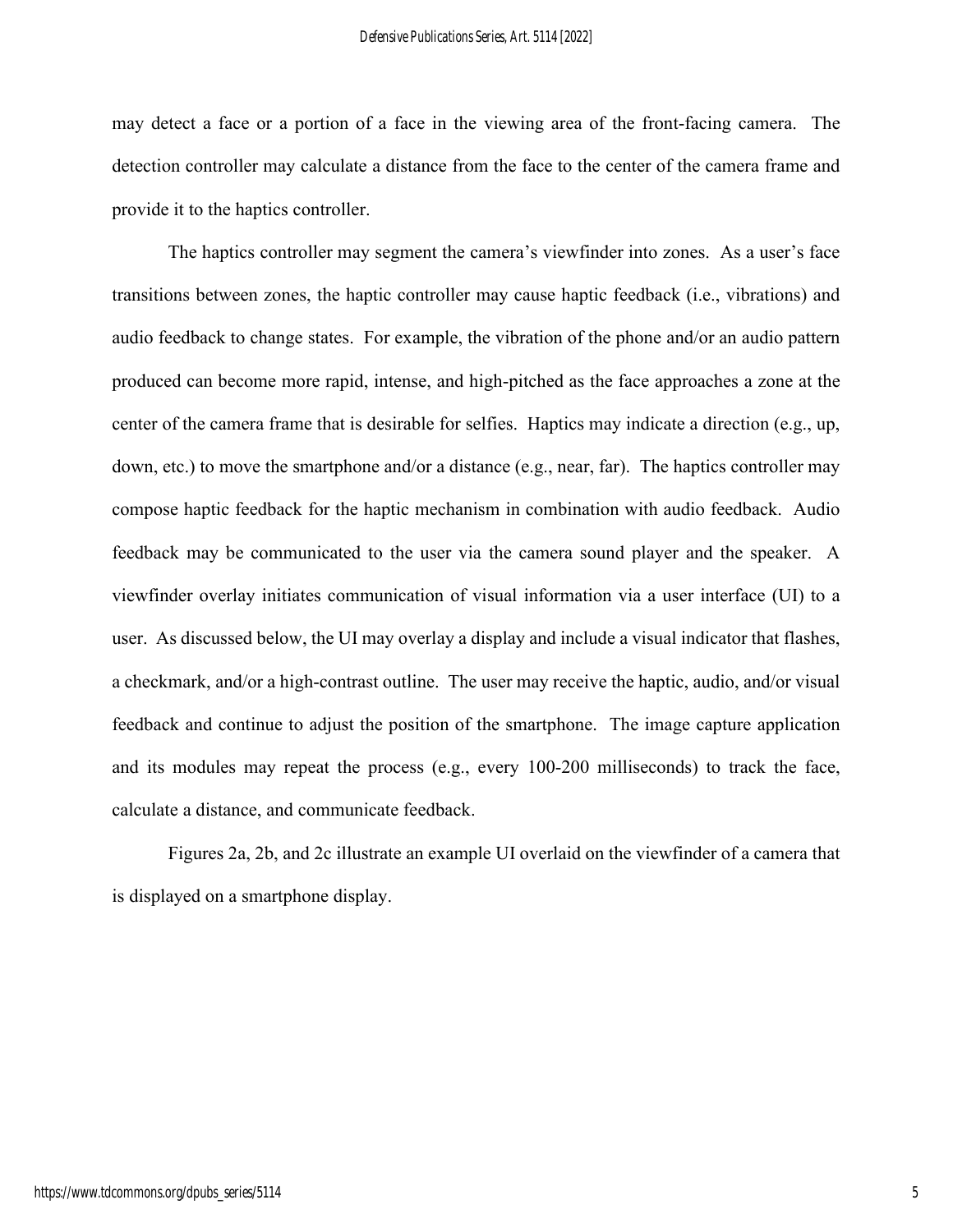

Figure 2a Figure 2b Figure 2c

As illustrated in Figure 2a, the UI controlled by the viewfinder overlay may display a visual indicator flash to help guide a user to the center of the camera frame. The visual indicator flash may be displayed in the UI as several translucent dashes that approximate a circle and increase in brightness or color when a user's face is nearby. Figure 2a illustrates a visual indicator flash closest to the face (in the lower right quadrant) highlighted to provide visual cues to the user. The user can adjust the position and angle of the smartphone to center themselves in the dashed circle. Figure 2b illustrates the UI displaying a confirmation to the user that they are in the center of the camera frame with a checkmark. Figure 2c illustrates that the UI (e.g., checkmark and dashed circle) may fade once the center of the camera frame is reached and the camera may take the photo without additional user input.

The UI may be displayed in addition to auditory feedback and/or haptic feedback to provide a rich user experience. Table 1 illustrates example combinations of auditory, haptic, and visual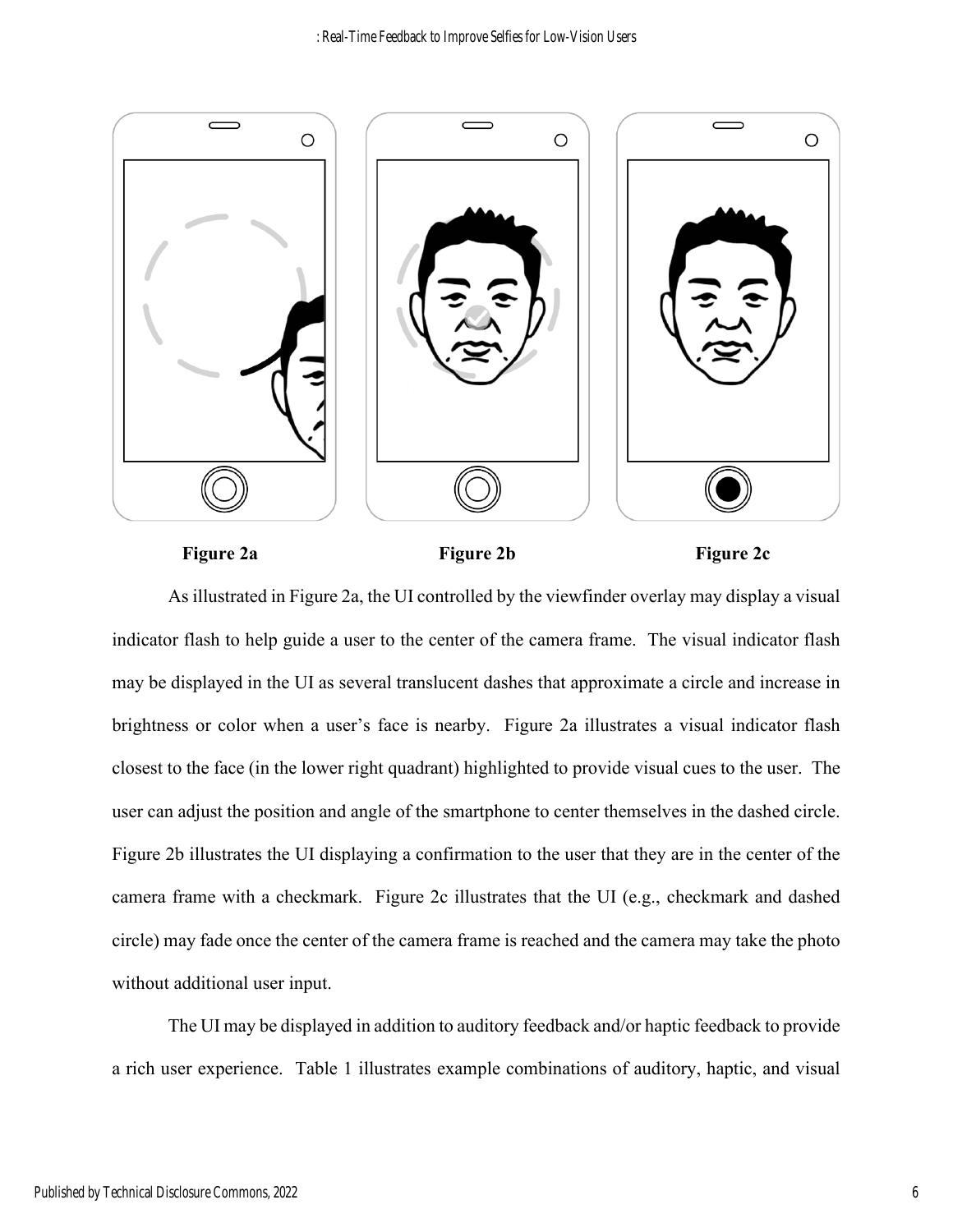feedback provided to a user at three different moments: when the user is finding the center of the camera frame, when the center of the frame is achieved, and when a photo is taken by the camera module.





As illustrated in Table 1, the smartphone may be performing audio feedback of an increasingly high-pitched sound and/or the haptic feedback may increase as the user's face becomes more prominent in the center of the frame. For example, the haptic feedback may be a haptic pattern that increases in strength with perceived intensity increasing as the user's face approaches the center of the frame. Alternatively, the haptic pattern may be temporal with an increase in the pulse speed as the user's face approaches the center of the camera frame. When the smartphone UI displays a checkmark, the smartphone may provide confirmation sounds and confirmation haptic feedback. Finally, audio and haptic feedback can confirm to a low-vision user that a photo has been taken.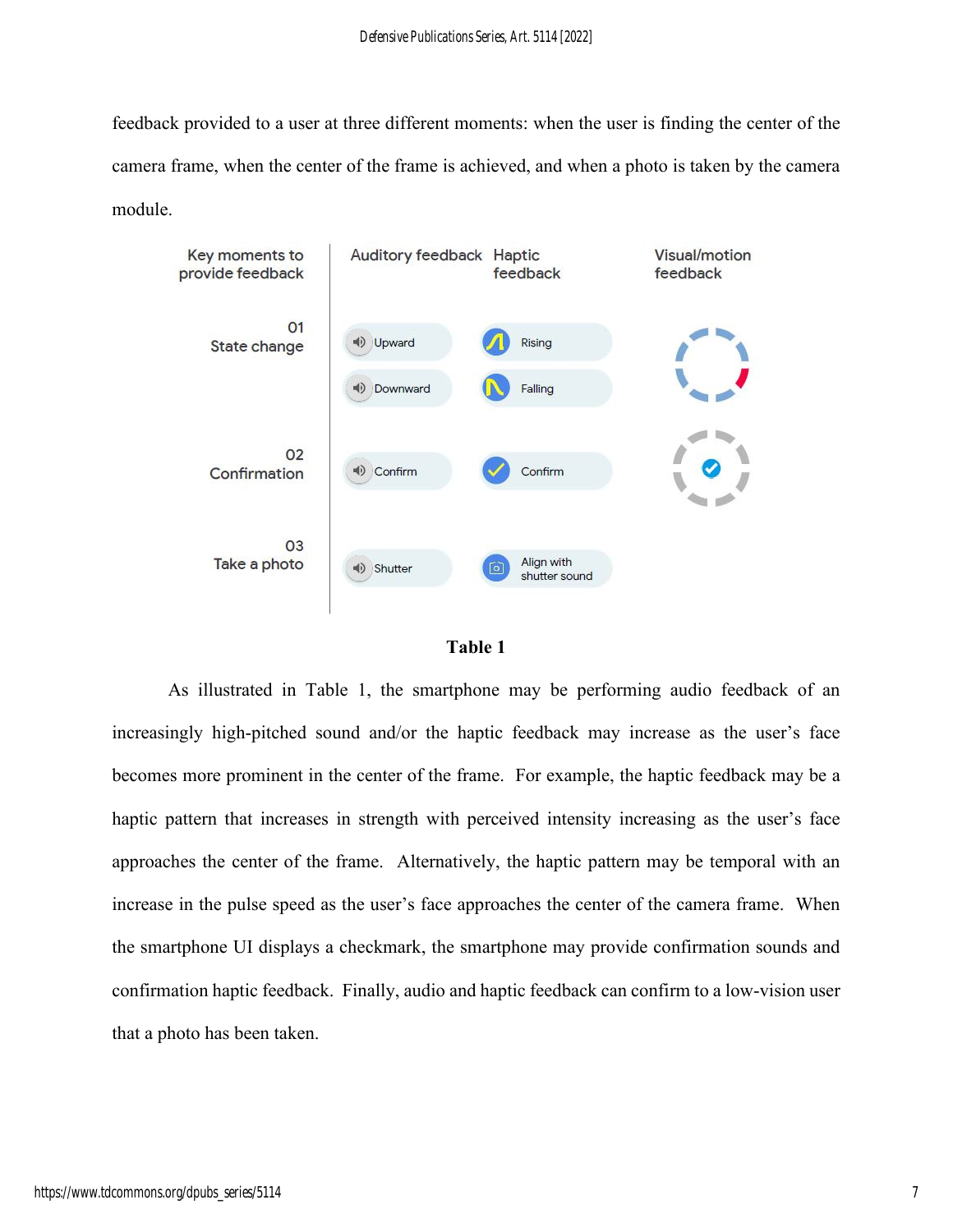Figure 3 illustrates an example of using a high-contrast outline to guide a user to the center of the frame.



**Figure 3** 

As illustrated in Figure 3, the image capture application may provide a high-contrast outline in a UI displayed over the viewfinder of the camera. For example, assume that a user initiates a front-facing camera of a smartphone to take a selfie. The image capture application is initiated, and the detection controller may detect a face. A UI controlled by the image capture application on the smartphone may display a bright, high-contrast outline around a face and/or torso (displayed as a red line). The outline may allow a low-vision user to locate themselves in the center of the camera frame more easily. The outline may update as the image capture application repeats the tracking process (e.g., every 100-200 milliseconds) and may be provided in addition to the audio, haptic, and/or visual feedback discussed above and illustrated in Table 1.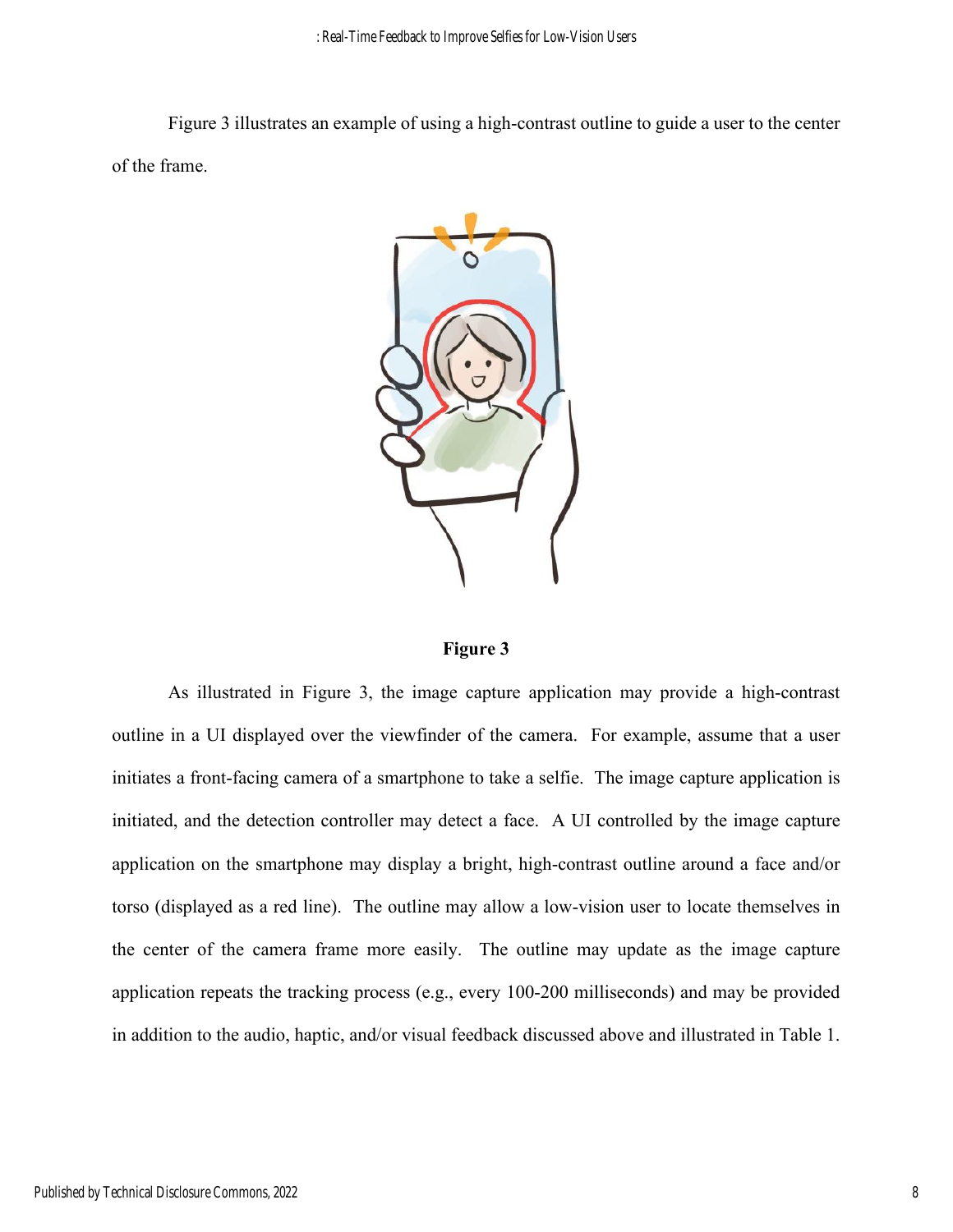The image capture application may automatically take more than one photo (e.g., from different angles) when a user tilts a smartphone and automatically select the best photo for the user.

Figure 4 illustrates an example of providing an audio detail description of the content present in a viewing frame of a smartphone camera.



**Figure 4** 

As illustrated in Figure 4, the image capture application may perform auditory assistance via a speaker to announce to a user what is in the camera frame. For example, assume that a user initiates a front-facing camera of a smartphone to take a selfie. The image capture application is initiated, and the detection controller may detect a face and one or more objects in the viewing area. The image capture application may rely on a timer to determine the user's intent to take a selfie when the user holds a viewing frame for a period of time (e.g., 1 second). After the timeout, the image capture application may initiate a smartphone speaker to announce faces and objects in the foreground and/or background. The audio detail description provides confirmation of the